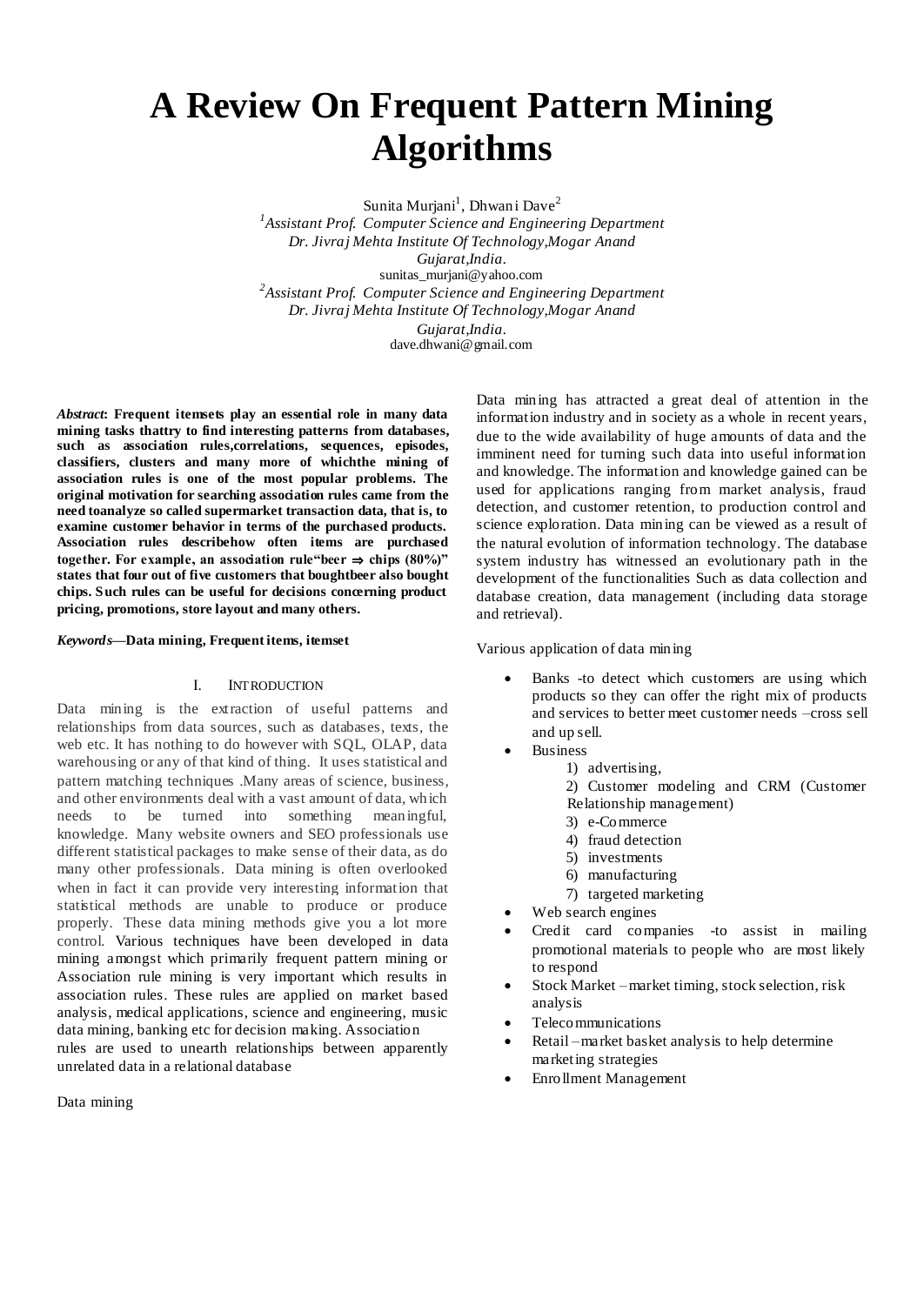# Frequent Pattern Mining

Frequent Pattern mining plays essential role in many important data mining task such as mining Association rules, correlations, sequential patterns, multi dimensional patterns, max patterns. Frequent pattern mining finds the frequent pattern from very large database and increases efficiency of computation. Thus effective and efficient frequent pattern mining is a major research problem. Frequent Pattern are used in association rule mining. These rules are applied on market based analysis, medical applications, science and engineering, music data mining , banking etc for decision making. For example, In market based analysis , when customer buys items, some of them are having dependencies on each other. Finding these dependencies can be very helpful to market based analysis and these dependencies can be found by association rule mining in which important patterns are found. This is known as extracting pattern from database. From these patterns association rules are found.

## Fundamentals

| Table 2.1 An Example |  |  |
|----------------------|--|--|
|----------------------|--|--|

| TID | <b>ITEMS</b> |
|-----|--------------|
| 1   | A,B          |
| 2   | A, C, D, E   |
| 3   | B, C, D, E   |
|     | A,B,C,D      |
| 5   | A,B,C,E      |

Table 2.1 illustrates an example of market basket transactions. Each row in this table corresponds to a transaction, which contains a unique identifier labeled TID and a set of items bought by a given customer. Retailers are interested in analyzing the data to learn about the purchasing behavior of their customers. Such valuable information can be used to support a variety of business-related applications such as marketing promotions, inventory management, and customer relationship management.

#### Item set and support count

Let  $I = \{i1, i2, i3, \ldots, in\}$  be the set of all Items, T={t1,t2,t3,…..,tm} be the set of all transactions. Each transaction t contains a subset of items chosen from I. In association analysis, a collection of zero or more items is termed an item set. If an item set contains k items, it is called a k-item set. For instance, {B,C,D} is an example of a 3 itemset. The null (or empty) set is an item set that does not contain any items.

The transaction width is defined as the number of items present in a transaction. A transaction  $t_i$  is said to contain an item set X if X is a subset of  $t_i$ . For example, the second transaction shown in Table 1 contains the item-set {A,C} but not {A,B}. An important property of an item-set is its support count, which refers to the number of transactions that contain a particular item set. In the data set shown in Table 1, the support count for  ${B, C, D}$  is equal to two because there are only two transactions that contain all three items.

#### Association Rules:

An association rule is having two important things support and confidence. It is an implication expression of the form P  $\rightarrow$  Q, where P and Q are disjoint item sets, i.e., P  $\cap$  Q = Ø. The strength of an association rule can be measured in terms of its support and confidence.

Support is the number of transactions in which the association rule holds. It is the percentage of trans actions that demonstrate the rule. Suppose the support of an item is 0.4%, it means only 0.4 percent of the transaction contain purchasing of this item.

# Support (PQ)=Support count of(P∪Q)/Total number of transactions in database

Support is an important measure because a rule that has very low support may occur simply by chance. A low support rule is also likely to be uninteresting from a business perspective because it may not be profitable to promote items that customers seldom buy together. For these reasons, support is often used to eliminate uninteresting rules. Support also has a desirable property that can be exploited for the efficient discovery of association rules.

Confidence is the conditional probability that, given A present in transaction, B will also be present Confidence (PQ) = Support count of  $(PUQ) /$  Support $(Q)$ 

Confidence, on the other side, determines the reliability of the conclusion made by a rule. For a given rule  $P \rightarrow Q$ , the higher the confidence, the more likely it is for Q to be present in transactions that contain P. Confidence also provides an estimate of the conditional probability of Q given P.

The aim of association rule is to discover all association problems having support and confidence not less than the given value of threshold. If the support and confidence of item set of database is less than minimum support and confidence then that item set is not frequent item set.

# II. CLASSICAL APRIORI ALGORITHM

Apriori algorithm is basic and very popular algorithm which is proposed by R. Agrawal in1994.[1] It is used for to find frequent item sets among whole database. It is used when we have to find some important data among large database. It uses the breath first search technique. Apriori algorithm uses iterative search method to find frequent item set. It repeatedly scans the whole database to count support value of item set. If we need to find K item sets then this classical algorithm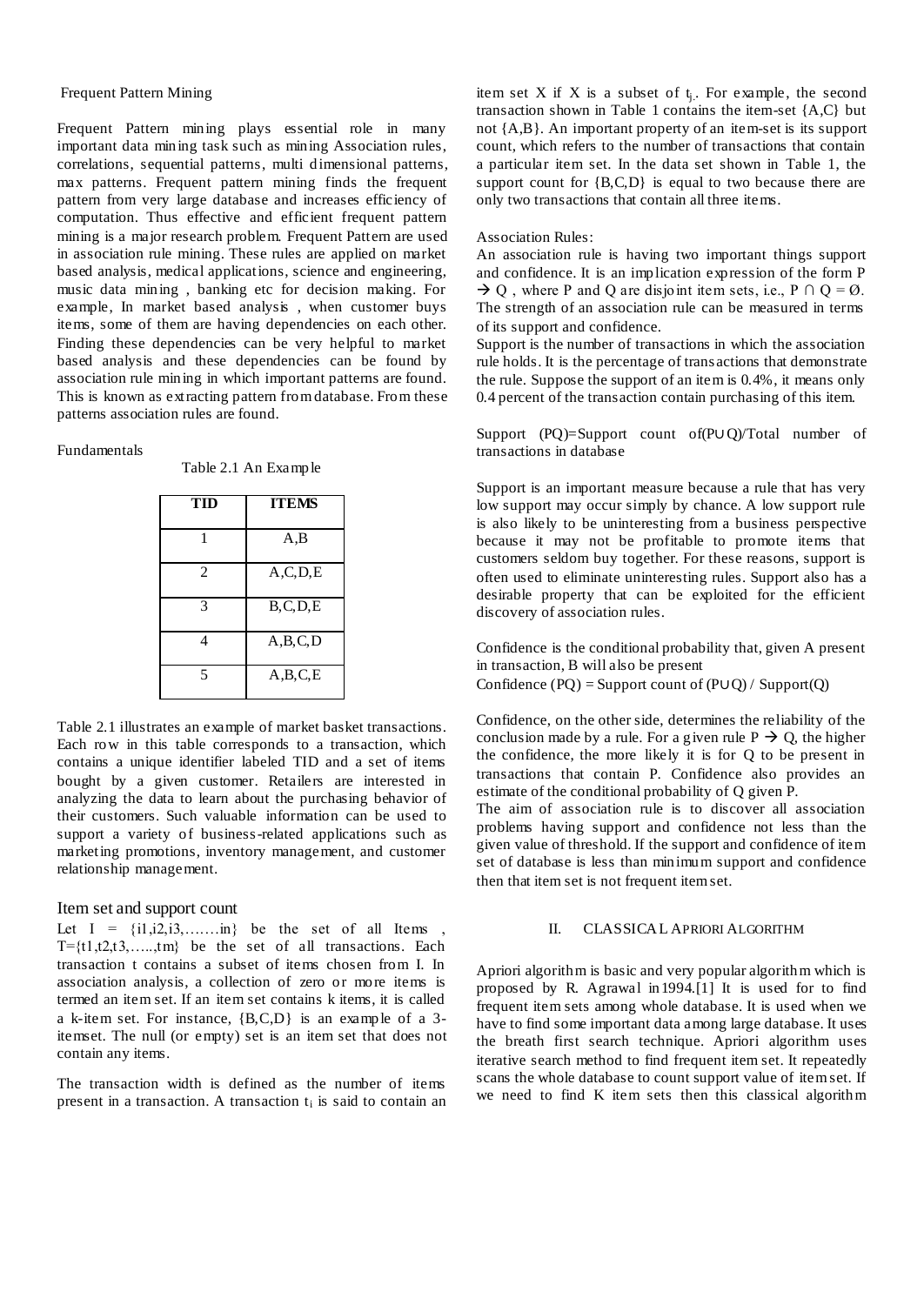requires scanning database K-1 times. First it finds 1 dimensional frequent item set is denoted as L1 then 2 dimensional is denoted by L2 and so on until no more frequent item sets found.[2][3]

Classical apriori algorithm has two steps: 1) Join step 2) Prune step

- **1)** The join step:Join operation is performed by itself to find new candidate sets. To find  $L_k$  a set of candidate k-item sets is generated by joining  $L_{k-1}$  with itself. This set of candidates is denoted  $C_k$ .[1]
- **2)** The prune step**:** In this step examine all members of  $C_k$  which are may or may not be frequent, but all of the frequent k-item sets are included in  $C_k$ . A scan of the database to determine the count of each candidate in  $C_k$  would result in the determination of  $L_k$ . To reduce the size of  $C_k$ , the Apriori first count the support value of each member and compare with predefined minimum support value. Which are not satisfy the min support value are been deleted.[2]

# Algorithm:-

Input: D, Database of transactions; min\_sup, minimum support threshold

Output: L, frequent itemsets in D [3]

- Method:
	- (1)  $L1 = find$  frequent 1-itemsets(D);

(2) for(k=2;  $L_{k-1} \neq \Phi$ ; k++){

- (3)  $C_k$ =apriori\_gen(L<sub>k-1</sub>, min\_sup);
- (4) for each transaction t∈D{
- (5)  $Ct = subset(C_k,t);$
- (6) for each candidate c∈Ct
- $(7)$  c.count++;
- (8) }
- (9) Lk={ $c \in C_k$  |c.count≥min\_sup }
- $(10)$ }
- $(11)$  return L=UkL<sub>k</sub>;

Procedure apriori\_gen( $L_{k-1}$ :frequent(k-1)-itemsets)

(1) for each itemset l1∈  $L_{k-1}$ { (2) for each itemset l2∈  $L_{k-1}$ { (3) if(11 [1]= 12 [1])∧ (11 [2]= 12 [2]) ∧ …∧(11 [k-2]= l2 [k-2]) ∧(l1 [k-1]< l2 [k-1]) then {  $(4) c = 11 \infty 12;$ (5) if has \_infrequent\_subset(c,  $L_{k-1}$ ) then (6) delete c; (7) else add c to  $C_k$ ;  $(8)$ }}}

(9) return  $C_k$ ;

Procedure has infrequent subset(c: candidate k-itemset;  $L_k$ .  $_1$ : frequent (k-1) - itemsets)

(1) for each  $(k-1)$ -subset s of c {

- (2) if s  $\notin L_{k-1}$  then (3) return true; }
- (4) return false;

#### Example:-



Advantages:

1)This is very simple and can be easily implemented.

Disadvantages:

1) It requires iterative scans of database.

 2) It produce large candidate set so requires more memory and time.

# III. REVIEW ON FREQUENT PATTERN MINING ALGORITHMS

# *A. Improved Efficiency of Apriori using Transaction Reduction and Matrix[4]*

In this paper [4], Vipul Mangla presents the improved Apriori Algorithm, which is used to mine association rules. In this Algorithm transactions and items are represented in Matrix form. The rows of the matrix represent the transaction and the columns of the matrix represent the items. The elements of matrix A are:

 $A=[aij] = 1$ , if transaction i has item j

otherwise

 $A = [aij] = 0$ 

We assume minimum support and confidence is given.

The sum of the jth column vector gives the support of jth Item. And the sum of the ith row vector gives the S-O-T, that is, size of ith transaction (no. of items in the transaction).

Now we generate the item sets. For, 1–frequent item set, we check if the column sum of each column is greater than minimum support. If not, the column is deleted. All rows with rowsum=1 (S-O-T) are also deleted. Resultant matrix will represent the 1-frequent item set. Now, to find 2-frequent itemsets, columns are merged by AND-ing their values. The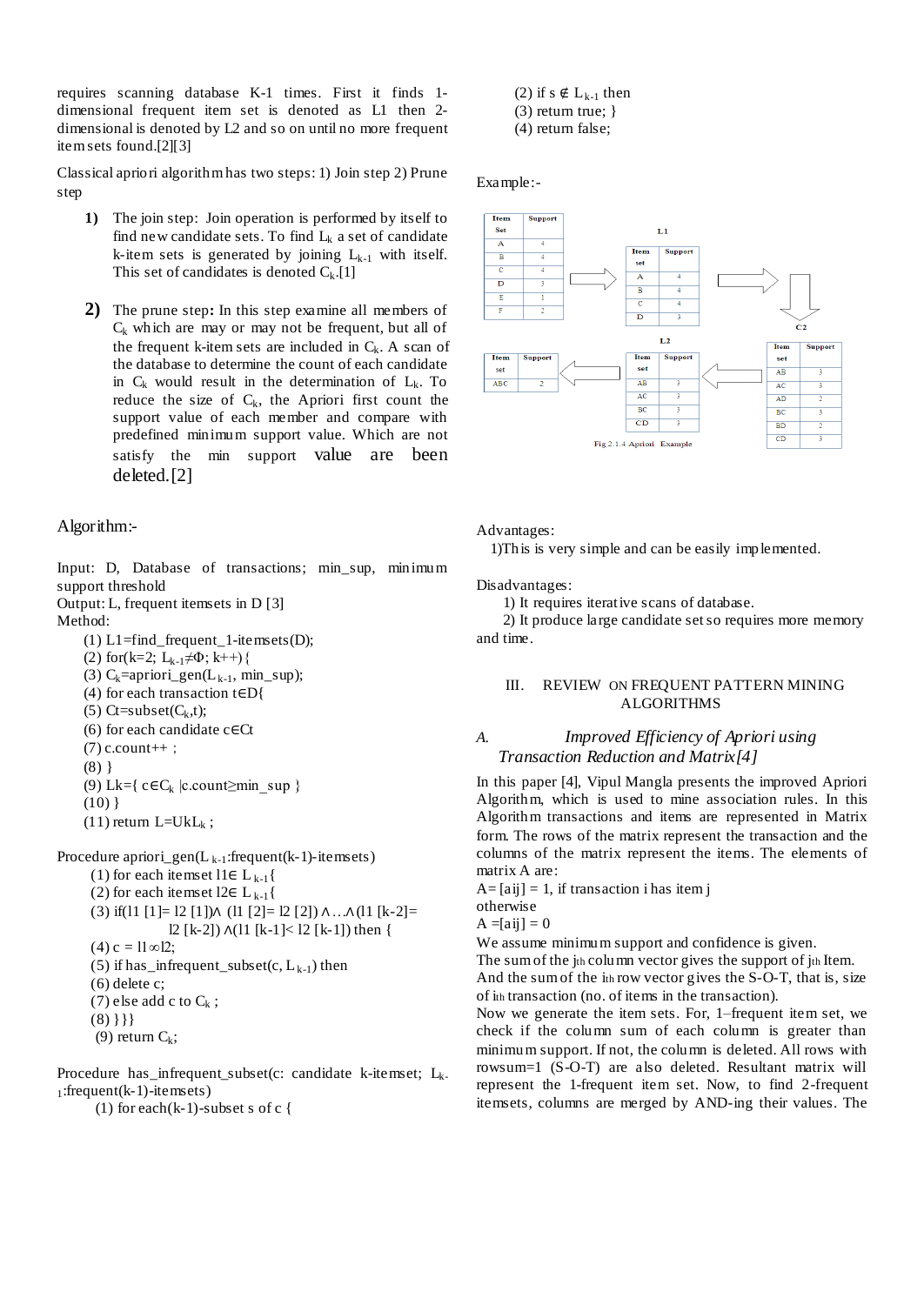resultant matrix will have only those columns whose columnsum>=min\_support. Additionally, all rows with rowsum=2 are deleted. Similarly the kth frequent item is found by merging columns and deleting all resultant columns with columnsum<min\_support and rowsum=k.When matrix A has 1 column remaining, that will give the kth frequent item set.

# *B. Dynamic Approach for Frequent Patterns Mining Using Transposition of Database [5]*

In this Paper[5], Sunil Joshi Dynamic Approach for Frequent Patterns Mining Using Transposition of Database) for mining frequent patterns which are based on Apriori algorithm and used Dynamic function for Longest Common Subsequence [1]. The main distinguishing factors among the proposed schemes is the database stores in transposed form and in each iteration database is filter /reduce by generating LCS of transaction id for each pattern. Time taken by the algorithm to find frequent items compare to classical Apriori is very small.

The mining algorithm works over the entire database file, first transpose the database and count the number of item and transaction string generated for each item. Sort the item numbers. Now apply Apriori like Algorithm in which first we calculate frequent pattern C1.it reduces un-frequent pattern and its transaction details also. For each pass we apply following sequence of operation until condition occurred. First generate the candidate pattern and prune by Apriori method. To count the support , instead of whole database for each pruned pattern we find longest common subsequence and length of transaction string of pattern's item and also stored new pattern and its transaction string so that next iteration we trace above string. To find longest common subsequence we used dynamic programming approach which faster then traditional approach.Write pruned pattern list with trans action string. So that in next pass we used this pattern list instead of all pattern list. An advantage of this approach is in each iteration database filtering and reduces, so each iteration is faster then previous iteration

# *C. An improved apriori algorithm(Scan database only twice)[6]*

In this Paper [6], Girja Shankar introduced an improved Apriori algorithm that will reduce the number of scan whole database as well as reduce the redundant generation of sub items and the final one is to prune the candidate item sets according to min-support. To achieve these goals we introduce the concept of Global power set and database optimizations. An improved Apriori algorithm reduces s system resources occupied and improved the efficiency of the system.

To enhance the efficiency of production of the frequent item sets, in this paper [6] we discusses two problems of the Apriori algorithm. First, we need to scan the database multiple times and Second, it will generate large candidate item sets, which will increase the time and space complexity. To overcome these defects we first find frequent one itemset of database then generate power set of the frequent\_one\_itemset and initialized itemset count=0. Cal l this power set as Global

power set. When we scan database for item set counting, first we delete items from transaction which is not present in frequent one item set list. This step will reduce the extra generation of candidate item sets. After delete process we generate Local power set of remaining items of the transaction and compare with the global power set. When match fund increase the item set count by one. This step will reduce the multiple scan of database. These steps will use for increase the efficiency of the algorithm. The advantages of this approach is it needs only two scans of database to generate frequent item set And It takes less time compare to classical apriori .(since there is no join operation) But It can not handle dynamic updates in database.

## *D. Improved Apriori Algorithm based on matrix[8]*

In this paper[8] X. Luo uses matrix to represents transactions and items. If a item is present in transaction then it is indicated by 1 and 0 indicates absence of item in transaction. This algorithm deals with only two values 0 and 1 to find frequent itemset.

Table 2.2.6..1 Sample database

| Tid            | Items                   | I1 I2 I3 I4 I5                   |
|----------------|-------------------------|----------------------------------|
| T1             | I1, I2, I5              | 1 1 0 0 1                        |
| T <sub>2</sub> | I2,I4                   | 01010                            |
| T <sub>3</sub> | I2,I3                   | 01100                            |
| T <sub>4</sub> | $\overline{11}, I2, I4$ | 1 1 0 1 0                        |
| T <sub>5</sub> | I1,I3                   | 1 0 1 0 0                        |
| T <sub>6</sub> | I2,I3                   | $\theta$<br>1 1 0 0              |
| T7             | I1,I2                   | 1 1 0 0 0                        |
| T <sub>8</sub> | 11, 1213, 15            | 1 1 1 0 1                        |
| T <sub>9</sub> | I1, I2, I3              | $1\ 0\ 0$<br>1<br>$\overline{1}$ |

For 1-itemset matrix represented is used (i.e.)

 $MAT(I1) = 100110111$ 

- $MAT(I2) = 111101111$
- $MAT(I3) = 001011011$
- $MAT(I4) = 010100000$
- $MAT(I5) = 100000010$

Now by counting the number of 1's in the matrix we can easily find the occurrences of that item.

For 2-itemset we can multiply the binary representation of the items to get the occurance of that items together.

To find how many times item  $I_i$  and  $I_k$  are appe aring together we have to multiply the  $MAT(I_i)$  and  $MAT(I_k)$ .

i.e  $MAT(I_j, I_k) = MAT(I_j) * MAT(I_k).$